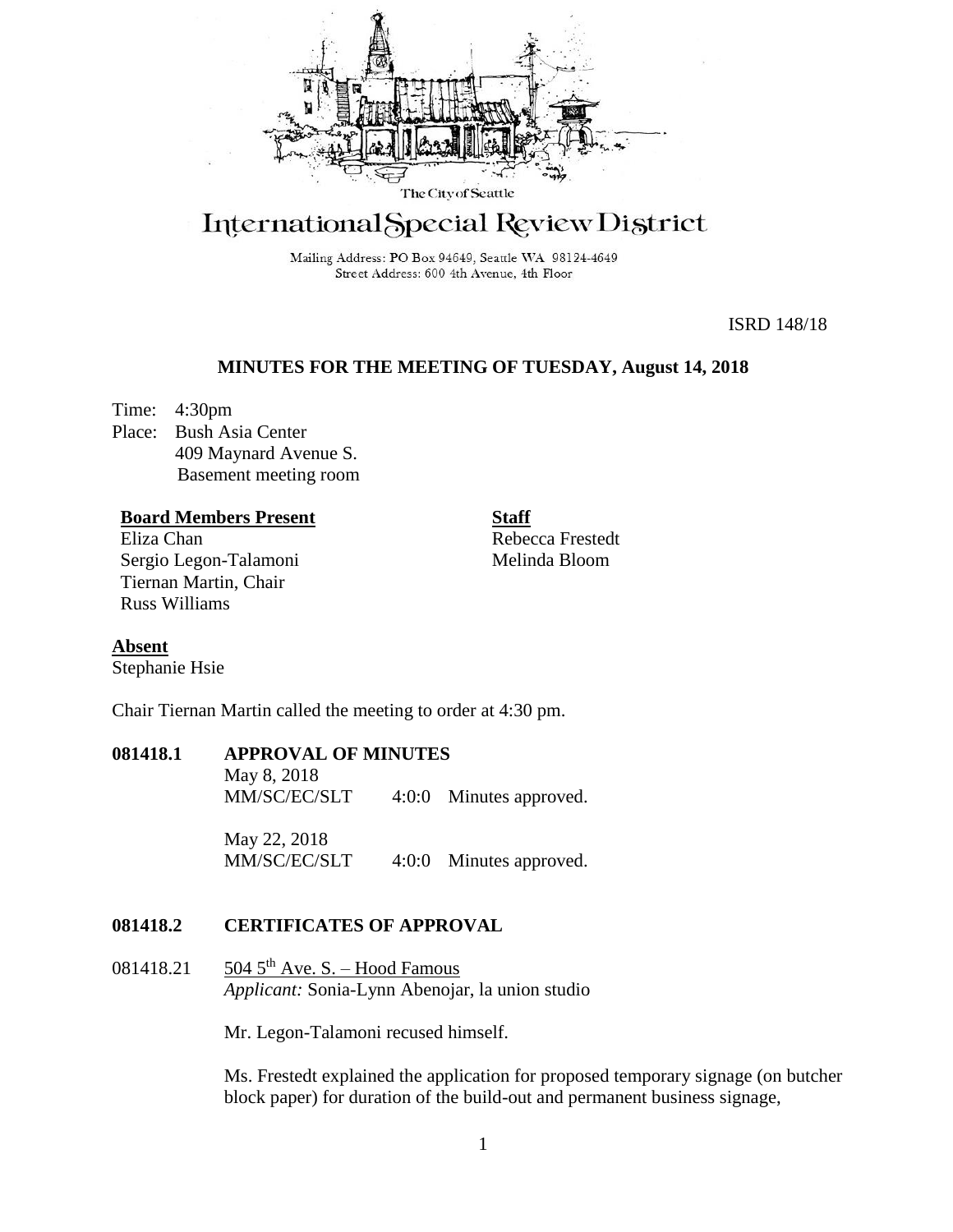consisting of a two-sided neon blade sign (diameter: 24") and vinyl window decals; proposed installation of mechanical louvers; and proposed sidewalk furniture (tables and chairs). Exhibits included plans, photographs and samples. The historic Publix Hotel was constructed in 1927. It is a contributing building located within the Asian Design Character District. A Certificate of Approval for use was issued in April 2018. The building has a sign plan, which determines the size and location of signage.

Applicant Comment:

Sonia-Lynn Abenojar explained the mechanical alterations will have minimal visibility and went over drawings. She said the system mimics the system to the south; intake will be at front entrance and exhaust will go toward the back. She said they can't locate at the back because of restriction of louver where another exists. She said intake will be in transom window and mirrors condition at Evergreen next door; they are using the same subcontractor. She said the blade sign meets all size requirements; it is made of vinyl, laminate wood frame, with "Hood Famous" letters neon lit. She said the sign is back lit as well. She proposed three sets of street furniture similar to that in Hing Hay Park but with different finishes. She said the placement meets SDOT requirements for clearance for ADA. She showed how the seating fits in context of the sidewalk. She said temporary signage is in windows during construction.

Ms. Abenojar said that illustrations have meaning in Filipino heritage and is meant to pay homage. She said the window treatment will also let in lots of light. She said the temporary signage on brown paper mimics the permanent signage.

Ms. Frestedt explained the mechanical will have minimal visual impact, is respectful of the transom and is consistent with adjacent space.

Mr. Martin asked about appearance of east side exhaust from exterior.

Ms. Abenojar said it is a louver similar to what is shown on the façade; there is nothing above the parapet.

Mr. Williams asked how long the buildout will take.

Ms. Abenojar said they will start after approval is received and it will take eight weeks.

Mr. Martin asked if they planned on Asian characters or language in signage.

She said no.

Ms. Chan asked if they planned to chain the furniture together.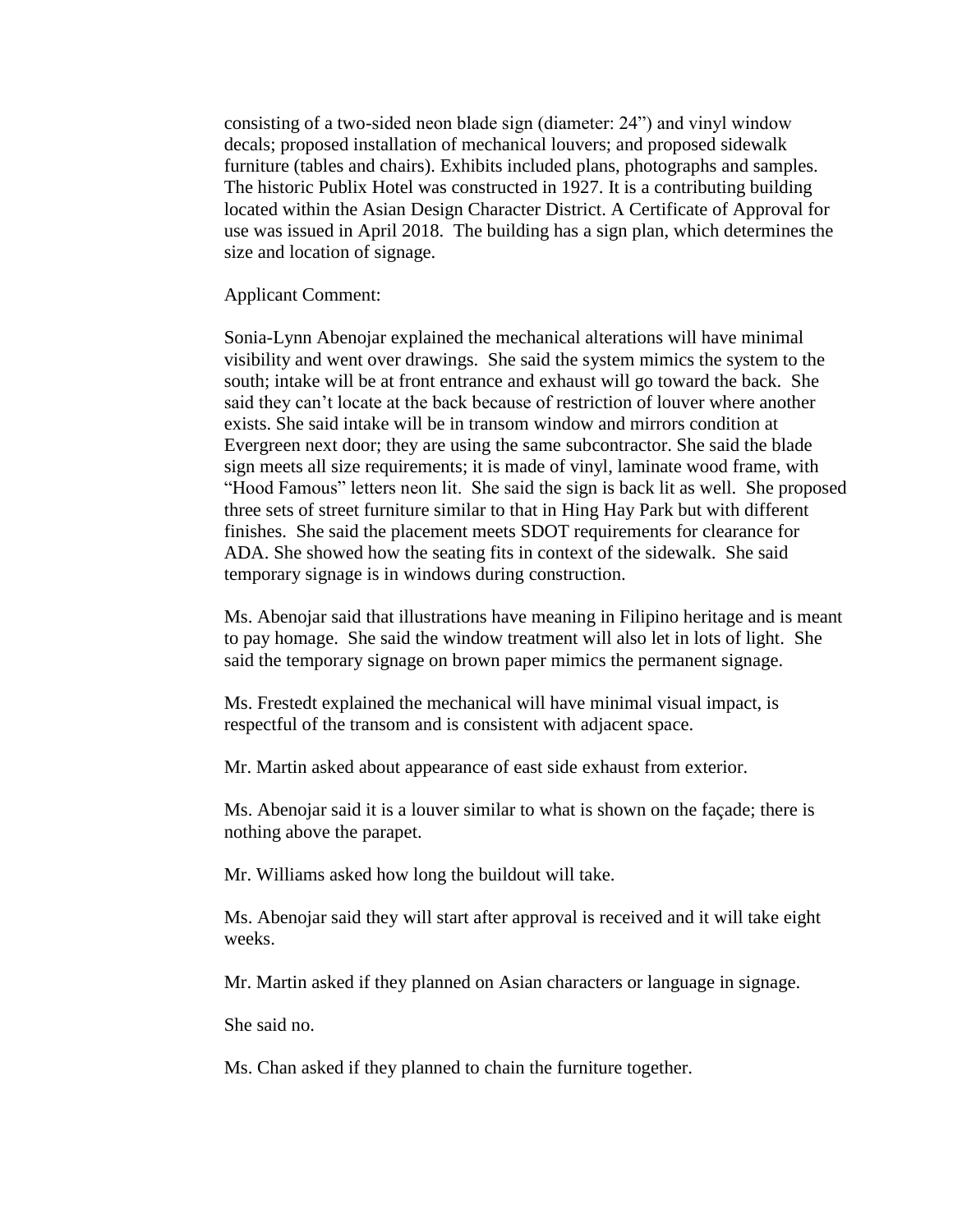They will bring it in each night.

Public Comment: There was no public comment.

Board Deliberation:

Ms. Chan appreciated mimicking the adjacent mechanical for continuity.

Mr. Martin concurred. He appreciated the temporary sign bringing cultural elements into it with imagery. He said the imagery is tasteful and transparency requirements are met. He said imagery is good and maybe better than characters. He said that neon is a tradition and contributes to the feel of the district.

Ms. Frestedt said the decals are interesting and are used in a modern way; they maintain transparency and add character.

Mr. Williams confirmed that the decals are white.

Mr. Martin said the sidewalk furnishings meet the goal of 23.66.302 B and E.

Action: I move that the International Special Review District Board recommend approval of a Certificate of Approval for signage, exterior alterations and street use, as proposed.

The Board directs staff to prepare a written recommendation of approval, with conditions, based on consideration of the application submittal and Board discussion at the August 14, 2018 public meeting, and forward this written recommendation to the Department of Neighborhoods Director.

This action is based on the **following applicable sections of the International Special Review District Ordinance and District Design Guidelines:** 

**SMC 23.66.030 – Certificates of approval – Application, review and appeals SMC 23.66.334 – Streets and Sidewalks SMC 23.66.336 – Exterior building finishes**

- **A. General Requirements**
- **B. Asian Design Character District**

**SMC 23.66.338 – Signs** 

**District Design Guidelines for Signs**

#### **Secretary of the Interior's Standards:**

**#9.** New additions, exterior alterations, or related new construction shall not destroy historic materials that characterize the property. The new work shall be differentiated from the old and shall be compatible with the massing, size, scale,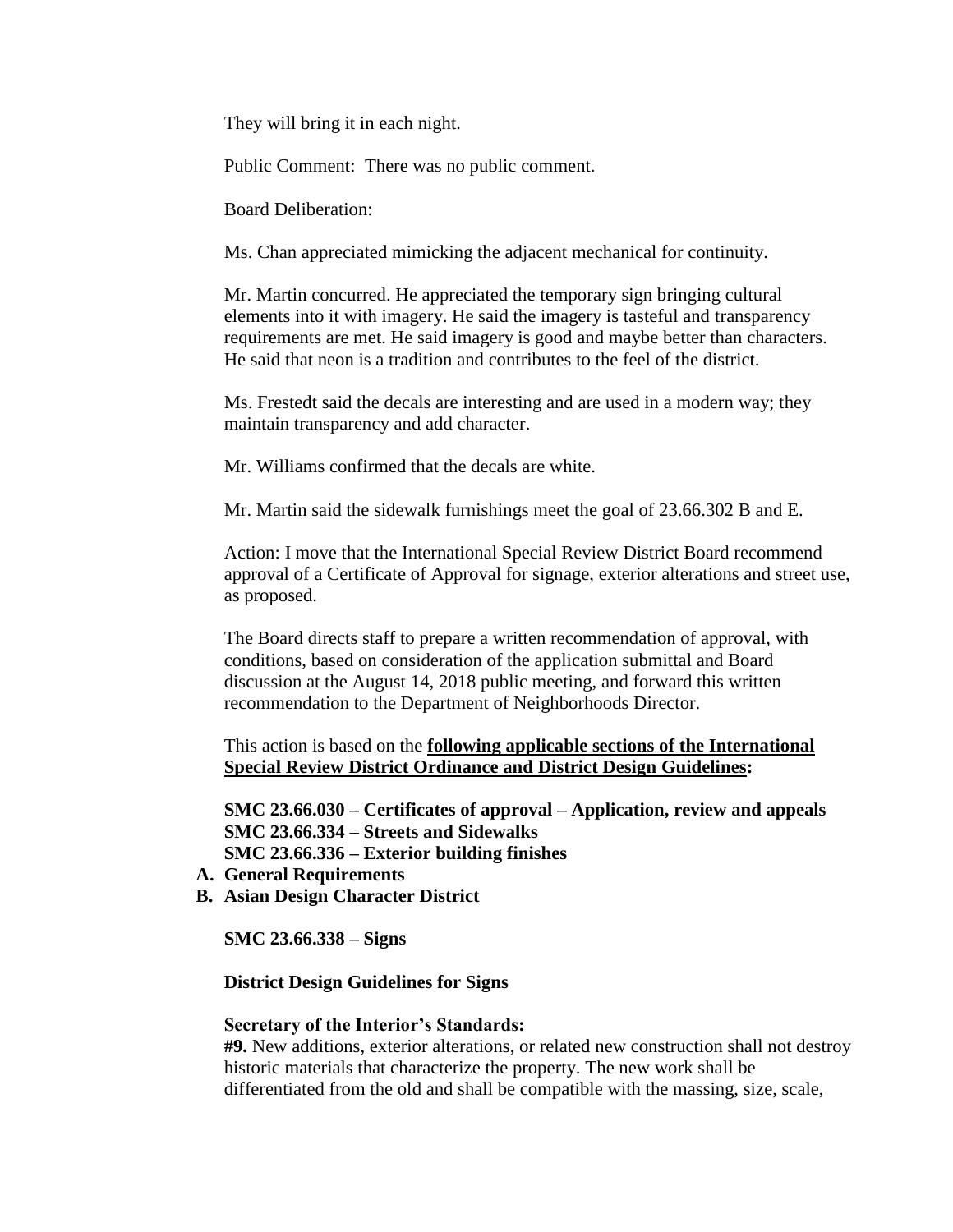and architectural features to protect the historic integrity of the property and its environment.

**#10.** New additions and adjacent or related new construction shall be undertaken in such a manner that if removed in the future, the essential form and integrity of the historic property and its environment would be unimpaired

MM/SC/EC/RW 3:0:1 Motion carried. Mr. Legon-Talamoni recused himself.

081418.22 511 S. Dearborn St. – Shell Station *Applicant*: Steven Thomson, Insignia Sign, Inc.

> Ms. Frestedt explained the application for proposed refacing of the existing freestanding Shell sign and replacement of two new canopy signs, featuring the new Shell logo. Exhibits included plans, photographs and samples. This site is located outside the Asian Design Character District.

Steven Thomson proposed refacing of existing signs with new images. He said the sign meets code and is internally illuminated. He said the gas canopy signage is two 2' x 8' signs and will be replaced with two 4' x 4' signs; the square footage remains the same – 16 square feet. He said sign will be internally illuminated with LED. He it will shine onto fascia only; he provided a nighttime photo. He said the white part will be halo lit logo. He provided material samples and said it is a more modern layout, but the colors remain the same.

Mr. Williams asked if the light intensity is different.

Mr. Thomson said there is no real different impact at the ground level; it is comparable to existing. He said light temperature is 2700 K.

Public Comment: There was no public comment.

Board Deliberation:

Ms. Frestedt said changing neon to LED has been proposed as energy efficiency option but that is not applicable here. She said LED in neon is typically not appropriate since it's not true neon but, in this context, there is no issue. She said each application is considered on a case by case basis; this is not a precedent for changing neon to LED.

Mr. Martin appreciated that the lighting color temperature was provided.

Action: I move that the International Special Review District Board recommend approval of a Certificate of Approval for sign revisions, as proposed.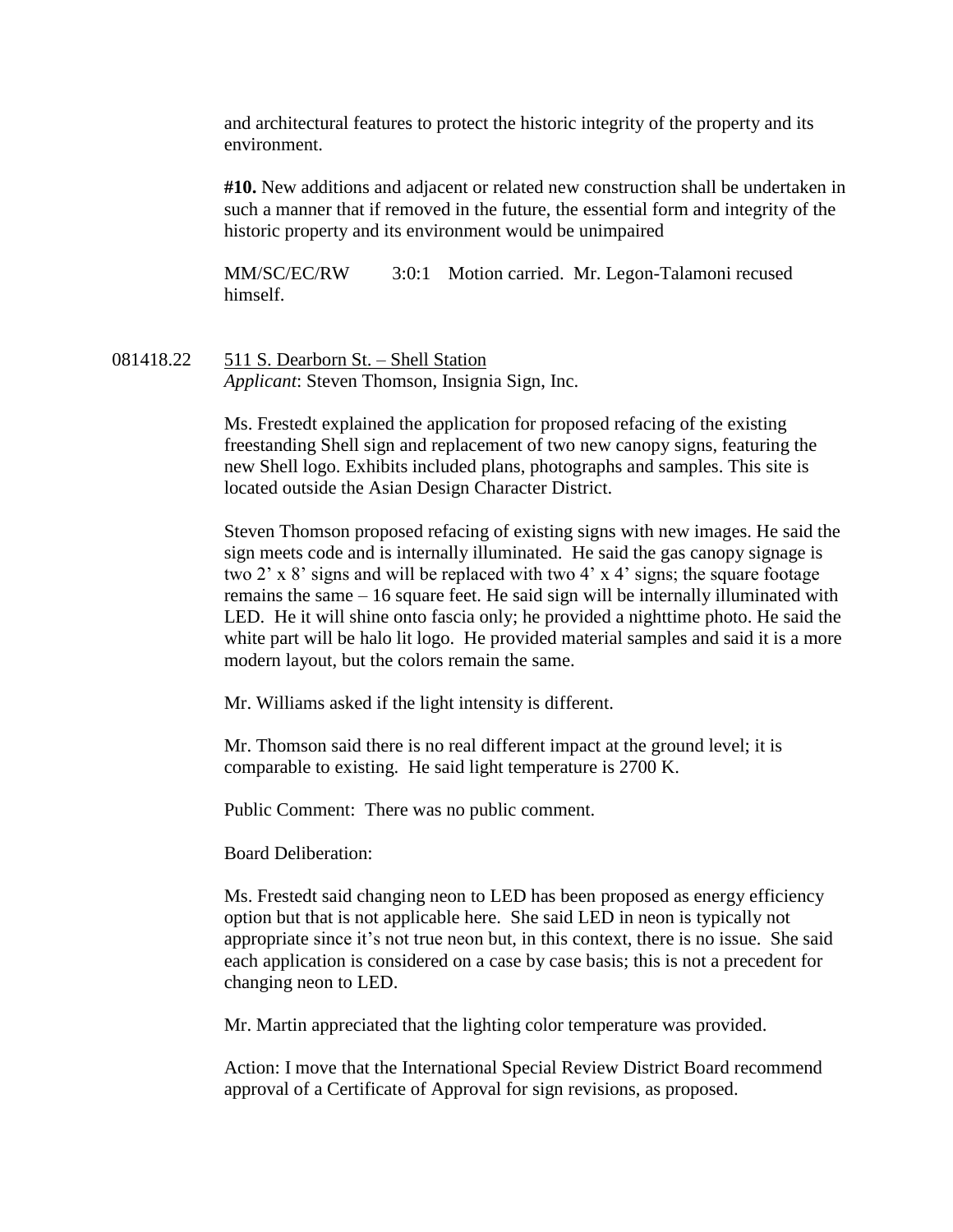The Board directs staff to prepare a written recommendation of approval, with conditions, based on consideration of the application submittal and Board discussion at the August 14, 2018 public meeting, and forward this written recommendation to the Department of Neighborhoods Director.

## This action is based on the **following applicable sections of the International Special Review District Ordinance and District Design Guidelines:**

## **SMC 23.66.030 – Certificates of approval – Application, review and appeals SMC 23.66.338 – Signs**

## **Secretary of the Interior's Standards:**

**#10.** New additions and adjacent or related new construction shall be undertaken in such a manner that if removed in the future, the essential form and integrity of the historic property and its environment would be unimpaired

MM/SC/SLT/EC 4:0:0 Motion carried.

081418.23  $4167<sup>th</sup>$  Ave. S. - Republic Hotel *Applicant:* Paul Wu, Wu Architecture

> Ms. Frestedt explained the application for proposed revision to primary use, from single-room occupancy hotel to apartments (qty: 43 units), with ground floor commercial (3,925 sq ft) and community space (2,180 sq ft) on the mezzanine-level. The Republic Hotel was constructed in 1920. It is a contributing building located within the Asian Design Character District. Individual commercial uses at street-level will be proposed at a later date.

Applicant Comment:

Paul Wu noted that the building owner was unable to attend. He explained the building is already gutted inside; it is vacant upstairs and has had no upkeep. He proposed changing use to 43 units of housing with retail at ground level. He said the second level will be for community and family association uses. He said they will do a seismic upgrade, install elevator. He said they will retain the ornate steel balcony and the nice street level motif and doors. He said they will do a window survey.

Ms. Chan asked the percentage of affordable units that will be provided.

Mr. Wu said nothing is planned at this point but there will be small units so will be affordable.

Mr. Williams said it is an SRO now.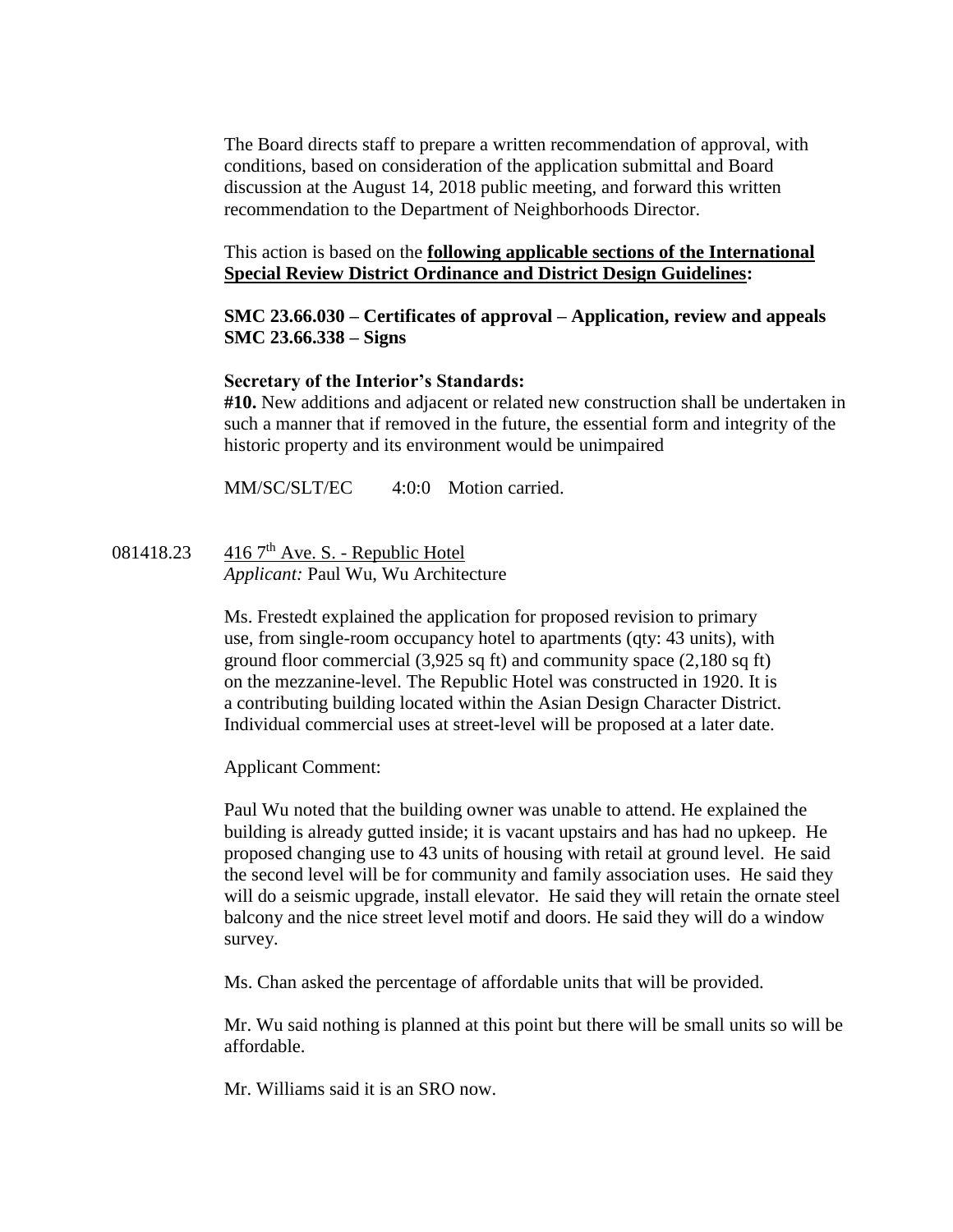Mr. Wu said it is vacant; the use must be re-established because the use was vacated. He said there will be 12 studio / efficiency units.

Mr. Williams asked how many rooms there are now.

Mr. Wu said there are two floors of rooms.

Ms. Frestedt said the applicant was asked to submit current configuration, existing and proposed, in packet. She said many units are combined into one, similar to the Milwaukee and Hong Kong buildings. She said that the board has no jurisdiction over interior. If they apply for tax credits, certain criteria would have to be met.

Mr. Wu said the stairways don't meet fire egress requirements.

Ms. Frestedt said there isn't much there, there is much deterioration.

Ms. Chan asked if they will keep the neon bird lights.

Mr. Wu said they will if they can.

Public Comment: There was no public comment.

Board Deliberation:

Mr. Wu noted that they are proposing to submit the building permit this fall for work to begin next spring.

Mr. Legon-Talamoni said having more housing fits into the goals of the district.

Ms. Chan encouraged the applicant to include affordable housing. She said to keep the historic quality of the building and the windows.

Mr. Martin said changing Use to apartment for upper floors and retaining ground floor retail meets 23.66.304, 23.66.326 B, 23.66.328 B.

Action: I move that the International Special Review District Board recommend approval of a Certificate of Approval for use, as proposed*.*

The Board directs staff to prepare a written recommendation of approval, with conditions, based on consideration of the application submittal and Board discussion at the August 14, 2018 public meeting, and forward this written recommendation to the Department of Neighborhoods Director.

#### This action is based on the **following applicable sections of the International Special Review District Ordinance and District Design Guidelines:**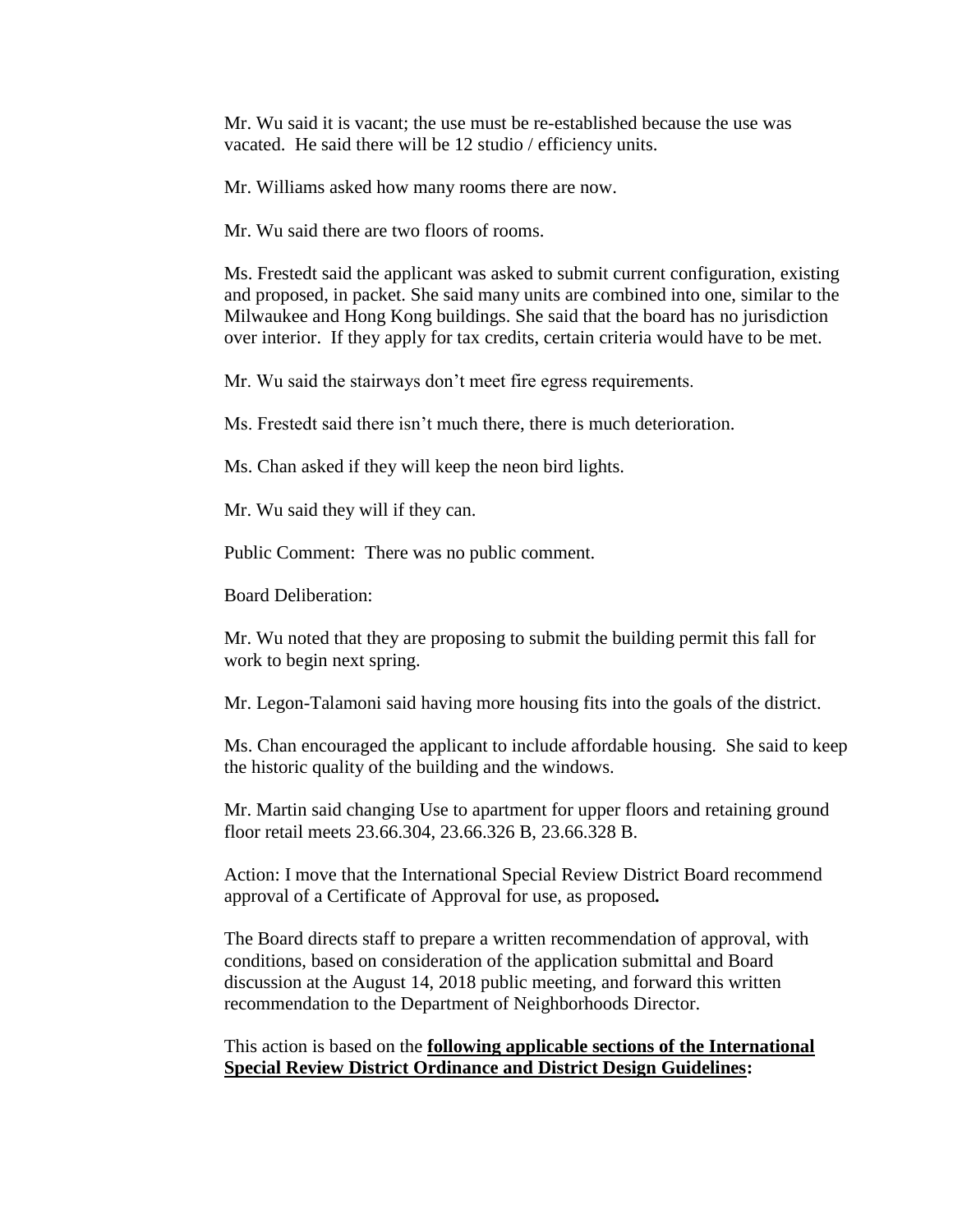**SMC 23.66.030 – Certificates of approval – Application, review and appeals SMC 23.66.320 – Permitted uses SMC 23.66.326 – Street-level uses**

MM/SC/EC/SLT 4:0:0 Motion carried.

#### **081418.3 BOARD BRIEFINGS**

## 081418.31 652 S. Dearborn St. – Spic'n Span Cleaners Design briefing by Jason Porter, Aspect Consulting, on proposed remediation/clean-up (via electrical resistance heating – ERH) of soil and groundwater contamination, including installation of treatment equipment and construction fencing options.

Jason Porter and Delia Massey, Aspect, and Joel Ostroff, property owner representative, presented.

Mr. Porter provided site plans and indicated the location of the contaminated area. He explained the process: electrodes are inserted and heat up the ground; solvents are collected and treated with clean air released and water directed to sewer. He said it will take four to six months to install and run the system; they will periodically take samples and will remove the equipment. It will take one year for the ground to cool back down. He said they will drill  $25 - 30'$  deep, install electrodes, pipes, and trench to equipment. He said equipment includes condenser unit, blower, and carbon vessels; equipment will be screened by fence, however cooling towers will be visible.

Mr. Prorter proposed two options for fencing: plywood fence painted brown, or chain link covered with plastic. He said a temporary electrical pole will be installed. He said they plan to leave building exterior as it is. He said signs, light posts will remain. He said electrodes will go into right of way sidewalk; they will replace brick after.

Ms. Frestedt asked if they considered artwork to create activation at the site.

Mr. Porter said it is costly and timing is too long to go with construction schedule. He said at the last briefing they discussed two fencing options: 1) plywood, painted brown, and 2) coated chain link. The second option is preferred due to weathering and stability.

Mr. Williams said Urban Artworks is doing artwork on a project he's involved with outside of the District and they were able to jump right in; it was \$4,000 for 250 linear feet. He encouraged exploring the option.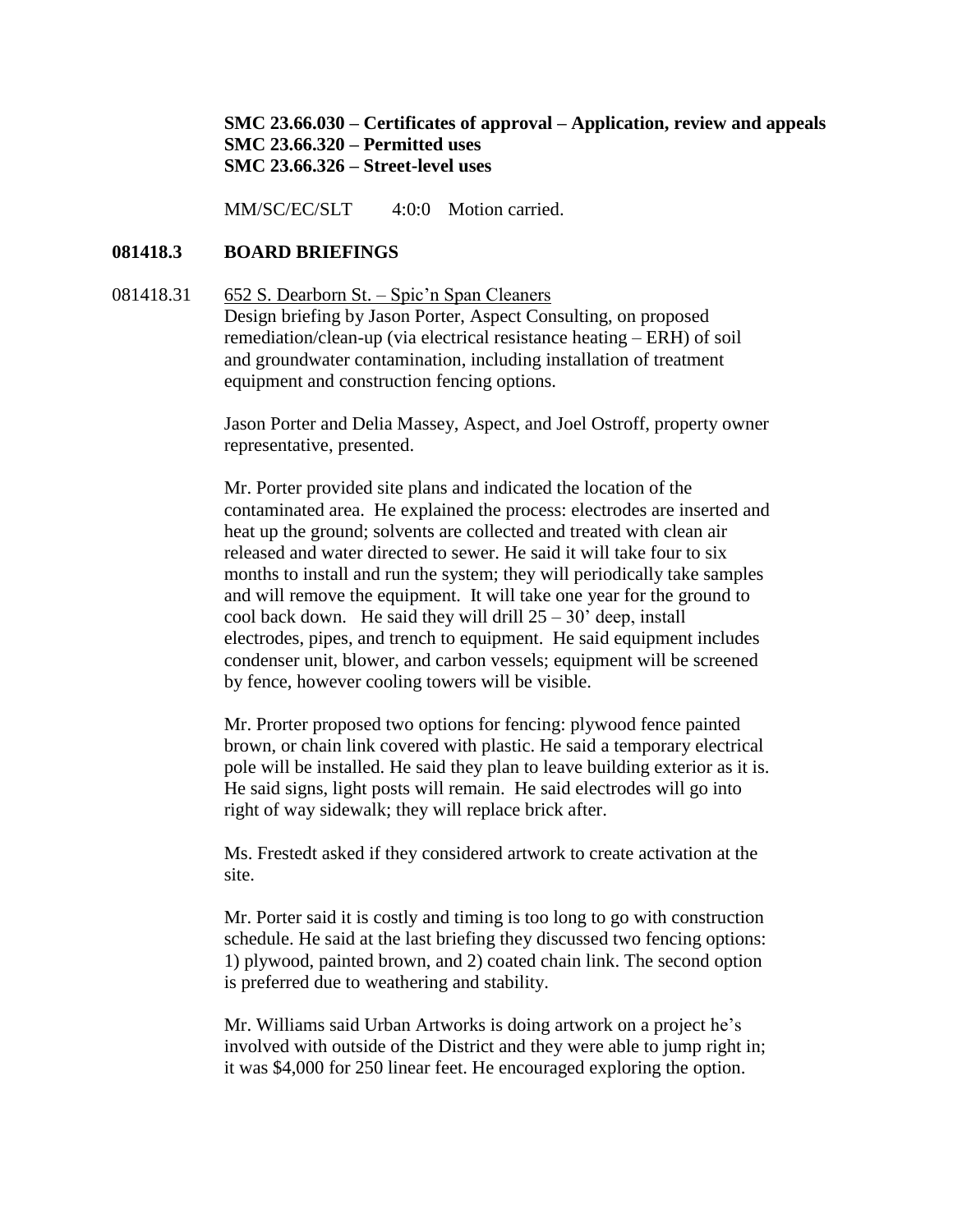Mr. Porter said he would investigate. He said the fence will be up seven months along Dearborn and Maynard. Responding to clarifying questions, he said noise will be comparable to HVAC systems and should meet Code. He went over other clean up methods explored and noted that the clean up is voluntary and not financial assistance is available via grants. Security will be provided via fence and cameras. He said a website will be available to public; data will be posted. If levels of concern are discovered, they are required to provide notification to agencies. He clarified that the chain link would be covered with sheets of woven fabric.

Board members discussed fencing options. The issue of potential graffiti and tagging was discussed. The Board agreed that the chain link with fabric is an easier option to maintain and encouraged exploration of artwork / mural via Urban Artworks, WILD Youth Program. It was noted that the BIA may do graffiti removal under 10'. Applicant was encouraged to share information with community, especially elders and residents.

#### 081418.32 521 S. Weller St. - Uwajimaya Village

Design briefing by Ken Rowan, Nexus, on proposed recladding, window replacement and paint colors for the upper-level, residential portion of the building.

Ken Rowan, Nexus, explained the stucco is failing and cracks have allowed water intrusion into the building. He said there is deterioration, mold and mildew and he noted life and safety issues. He said  $40 - 60\%$  of what they will do is structural repair. He said all windows, except those on the north façade, have to be replaced; a similar profile PVC window is proposed. He said they will remove the stucco, do necessary repairs including some stud replacement. He said work will take 9-12 months. He said they propose to replace stucco with a rain screen system, Hardi-Panel with concealed fasteners and a painted surface. He said that Uwajimaya will be doing a facelift as well. He provided color options 1 and 2.

Ms. Frestedt said uniformity is important and this must meet provisions of Asian Character Design District. She noted concern with the contrast shown in the color schemes and the placement not being characteristic of the District.

Mr. Martin cited 23.66.336 B.1. He asked about the potential for use of brick instead of Hardi.

Mr. Rowan said the building is not designed structurally to withstand brick. He said that the building, as designed, didn't take into consideration 40% loading from stucco.

Mr. Martin asked if leaving stucco on north side is problematic.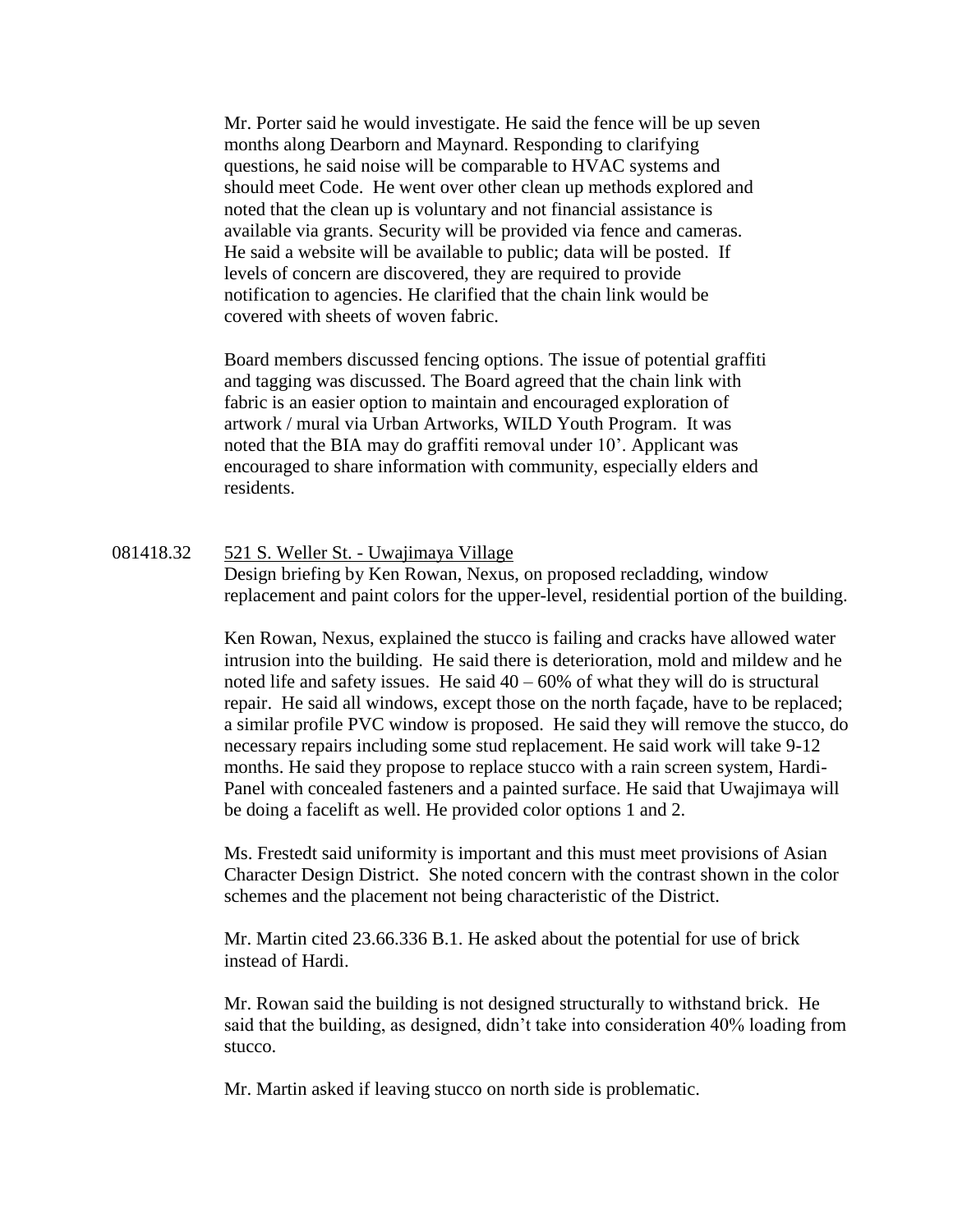Mr. Rowan said it is only on the north side where there is limited moisture. He said it would be another half million to include the north side.

Mr. Martin requested a structural engineer assessment to substantiate the need for lighter material and noted the use of Hardi-Panel in the Asian Character Design District is problematic. He said that the board has no purview over structural issues, but the structural engineer's report can substantiate why the board might relax the need for consistency.

Mr. Rowan said that Hardi is a cementitious material. He said the foundation of the building has another owner and they are trying to not be impactful.

Mr. Martin said the more information provided to the board, the better.

Ms. Frestedt said that hearing that there are proposed ground floor changes is new information and she will follow up to know comprehensively what they are planning.

Mr. Rowan said that the blue band is being removed.

Mr. Martin wanted to see more detail on window replacement.

Mr. Rowan said he will provide sample and said they will use white, which is what us there now. Responding to questions he said that work will run 10 months to a year; they will start on the east side. Scaffolding will be used because of the weight of the stucco, and they will screen it off.

Mr. Legon-Talamoni said either color option is appropriate, but preferred Option 1 for the delineation and contrast between colors. He said the red does a good job of expressing the towers. He liked the lighter colors.

Mr. Williams asked if they will stick with the Reveal product.

Mr. Rowan said they are going with a better product; there are other alternatives, but they are limited in panel sizes. Responding to questions he said the plan shows where the stucco will remain on the north and that they will do a mock up of colors in place.

Ms. Frestedt asked for detail and relief on panel texture.

Mr. Rowan said that stucco has a sand finish and they will propose something similar to that.

Board members supported use of either color scheme.